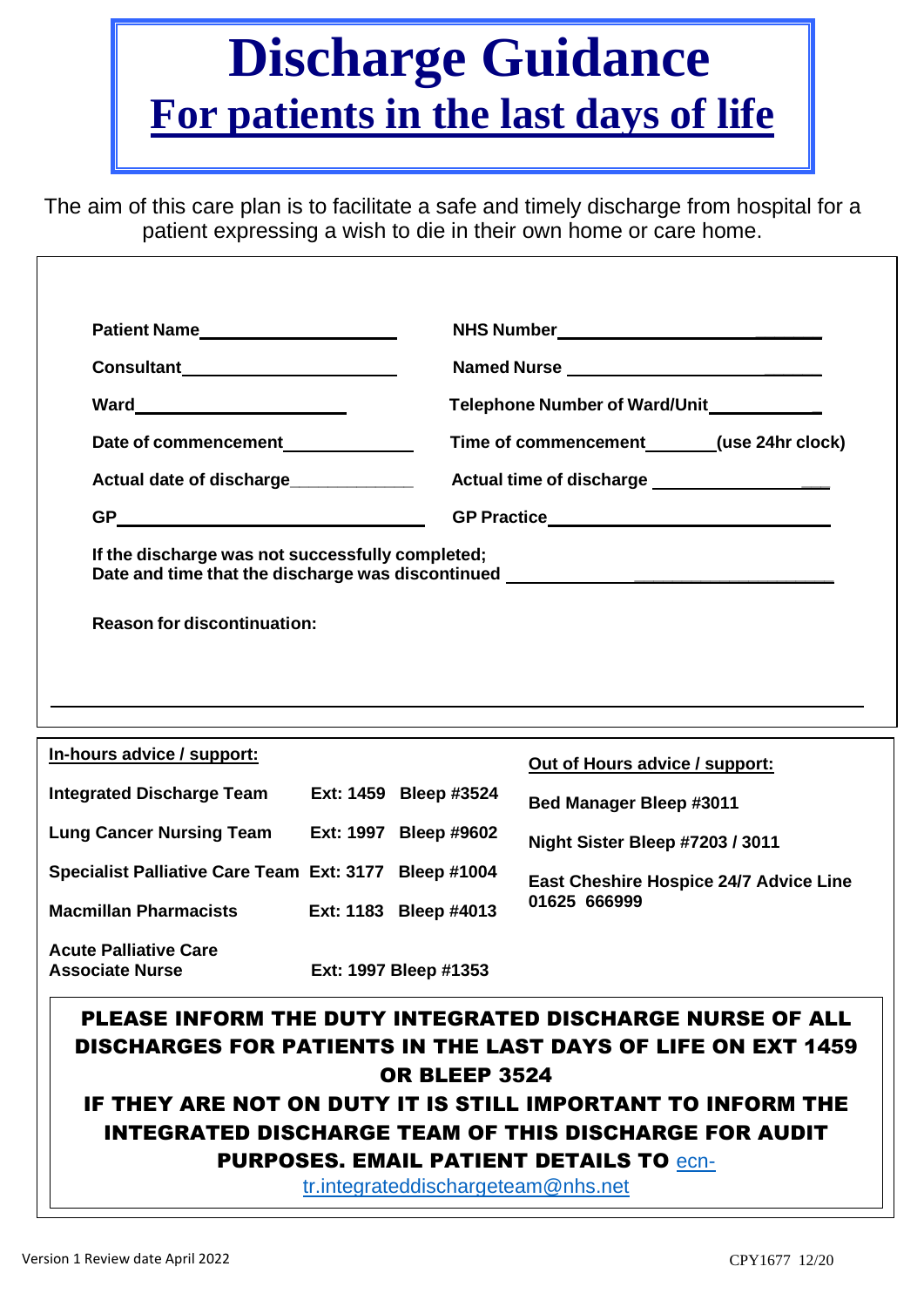

#### **ALL PERSONNEL COMPLETING THE PLAN PLEASE SIGN BELOW**

| <b>Name (Print)</b> | <b>Full</b><br><b>Signature</b> | <b>Initials</b> | Professional<br><b>Title</b> | <b>Date</b> |
|---------------------|---------------------------------|-----------------|------------------------------|-------------|
|                     |                                 |                 |                              |             |
|                     |                                 |                 |                              |             |
|                     |                                 |                 |                              |             |
|                     |                                 |                 |                              |             |
|                     |                                 |                 |                              |             |
|                     |                                 |                 |                              |             |
|                     |                                 |                 |                              |             |
|                     |                                 |                 |                              |             |
|                     |                                 |                 |                              |             |
|                     |                                 |                 |                              |             |
|                     |                                 |                 |                              |             |
|                     |                                 |                 |                              |             |
|                     |                                 |                 |                              |             |
|                     |                                 |                 |                              |             |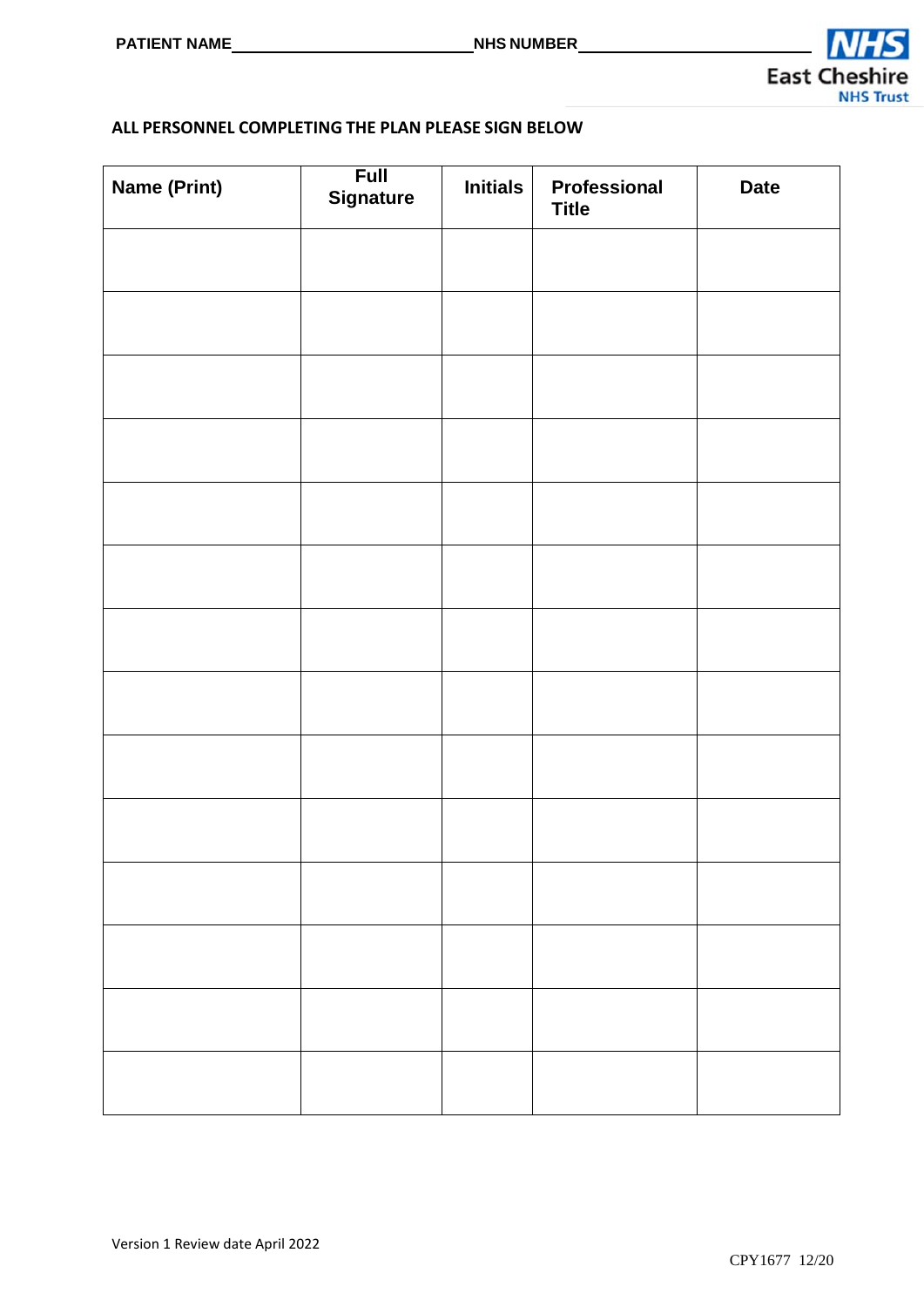

## **DOCTOR TO COMPLETE**

**For Discharge to take place, the following criteria must be met:**

|                                                                                                                                                                                                                                                                                                                                                                                                                                                                                                                                                         | <b>Yes</b><br>$(\sqrt{2})$ | <b>Initials</b> |
|---------------------------------------------------------------------------------------------------------------------------------------------------------------------------------------------------------------------------------------------------------------------------------------------------------------------------------------------------------------------------------------------------------------------------------------------------------------------------------------------------------------------------------------------------------|----------------------------|-----------------|
| 1) The Multidisciplinary Team has agreed that the patient is in the last<br>days of life and it is documented that the patient is suitable for<br>discharge.                                                                                                                                                                                                                                                                                                                                                                                            |                            |                 |
| 2) The patient and their family/carers are aware of the plans to<br>discharge the patient? Please include the following in the discussion<br>and ensure there is documentation in the medical notes<br>a) The risks of transfer e.g. deterioration and/or death during<br>transfer (in the event of death patient will normally be returned to<br>hospital by paramedics)<br>b) That the patient is expected to die at home and further<br>deterioration in condition is to be expected and would not usually<br>warrant re-admission back to hospital. |                            |                 |
| 3) The uDNACPR form is completed?(please ensure endorsed by<br>senior clinician (Reg or above)<br>(If patient has an ICD in situ please ensure this is deactivated prior to<br>discharge-See 'Care Plan for Last Days of Life' for contact info)                                                                                                                                                                                                                                                                                                        |                            |                 |
| 4) The Medications have been reviewed and unnecessary medications<br>have been discontinued?                                                                                                                                                                                                                                                                                                                                                                                                                                                            |                            |                 |
| 5) The community 'Symptom Control Prescription and Administration<br>Record' (Blue Booklet) has been completed? For support with<br>prescribing please contact Macmillan Pharmacist/Specialist<br>Palliative Care Team or Hospice OOH advice line (Tel numbers on<br>back page)                                                                                                                                                                                                                                                                         |                            |                 |
| 6) The Anticipatory drugs have been prescribed on TTO?                                                                                                                                                                                                                                                                                                                                                                                                                                                                                                  |                            |                 |
| 7) The Patient's GP practice has been informed of this discharge?<br>Please include in the discussion<br>a) The need to visit the patient at home in the time frame required to<br>enable post-death paperwork to be completed.<br>b) The need to inform the Out of Hours GP Service of this patient.<br>c) The medications/blue booklet prescription that will be sent home                                                                                                                                                                            |                            |                 |
| with the patient<br>d) If the patient is on a hospital 'Care Plan for Last Days of Life' ask<br>the GP to complete the equivalent 'Last Days of Life Template' on<br><b>EMIS (community electronic patient record)</b>                                                                                                                                                                                                                                                                                                                                  |                            |                 |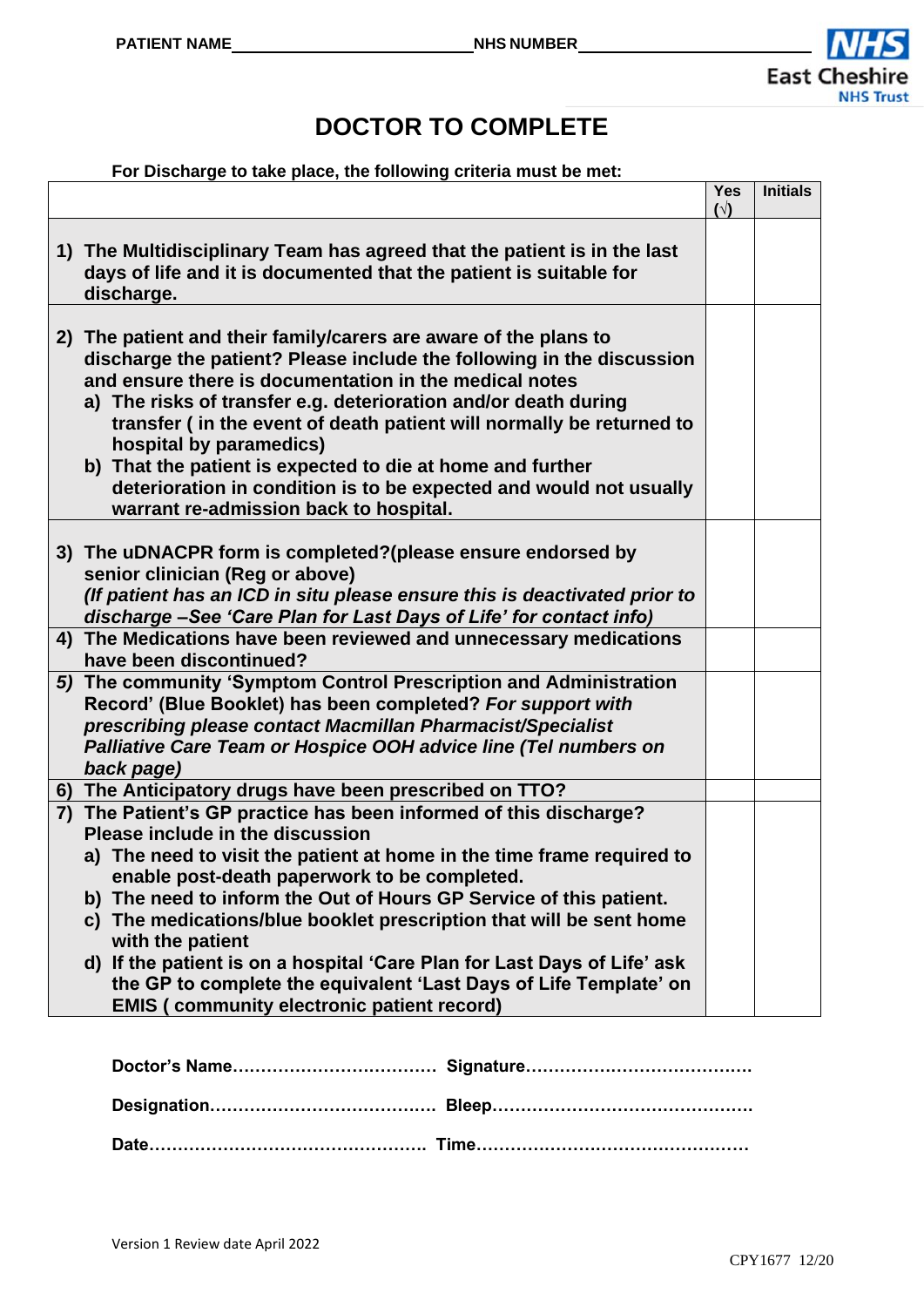

## **NURSE TO COMPLETE**

**Communication with Patient**

| Is the patient able to take part in active communication? (Please circle) YES / NO / UNCONSCIOUS |
|--------------------------------------------------------------------------------------------------|
| Is the patient aware that they are dying? (Please circle) YES / NO / UNCONSCIOUS                 |
|                                                                                                  |
|                                                                                                  |
|                                                                                                  |

#### **Communication with family/ main carer**

| Is the NOK aware the patient is dying? Please circle YES/NO                               |
|-------------------------------------------------------------------------------------------|
| Is the NOK in agreement with the plans for discharge? Please Circle YES/NO                |
| Is the discharge address and date confirmed with the family/carer? Please circle YES / NO |
|                                                                                           |
|                                                                                           |
|                                                                                           |
|                                                                                           |
|                                                                                           |

#### **Oxygen therapy**

|                                                                                                                                                                                                                                                                                                                                                                                    | Yes/No | Initials |
|------------------------------------------------------------------------------------------------------------------------------------------------------------------------------------------------------------------------------------------------------------------------------------------------------------------------------------------------------------------------------------|--------|----------|
| Will the patient require oxygen to be in place at home?<br>If yes, document below the oxygen requirements of the patient currently                                                                                                                                                                                                                                                 |        |          |
| Oxygen can be ordered for discharge by the Specialist Palliative Care<br>Team or the Lung Cancer Nursing Team if the patient is already known to<br>them. If they are not known to these teams or you require oxygen Sat-Sun<br>please contact the Integrated Respiratory Team on ext 5553<br>Document below the team arranging the oxygen at home and when it will<br>be in place |        |          |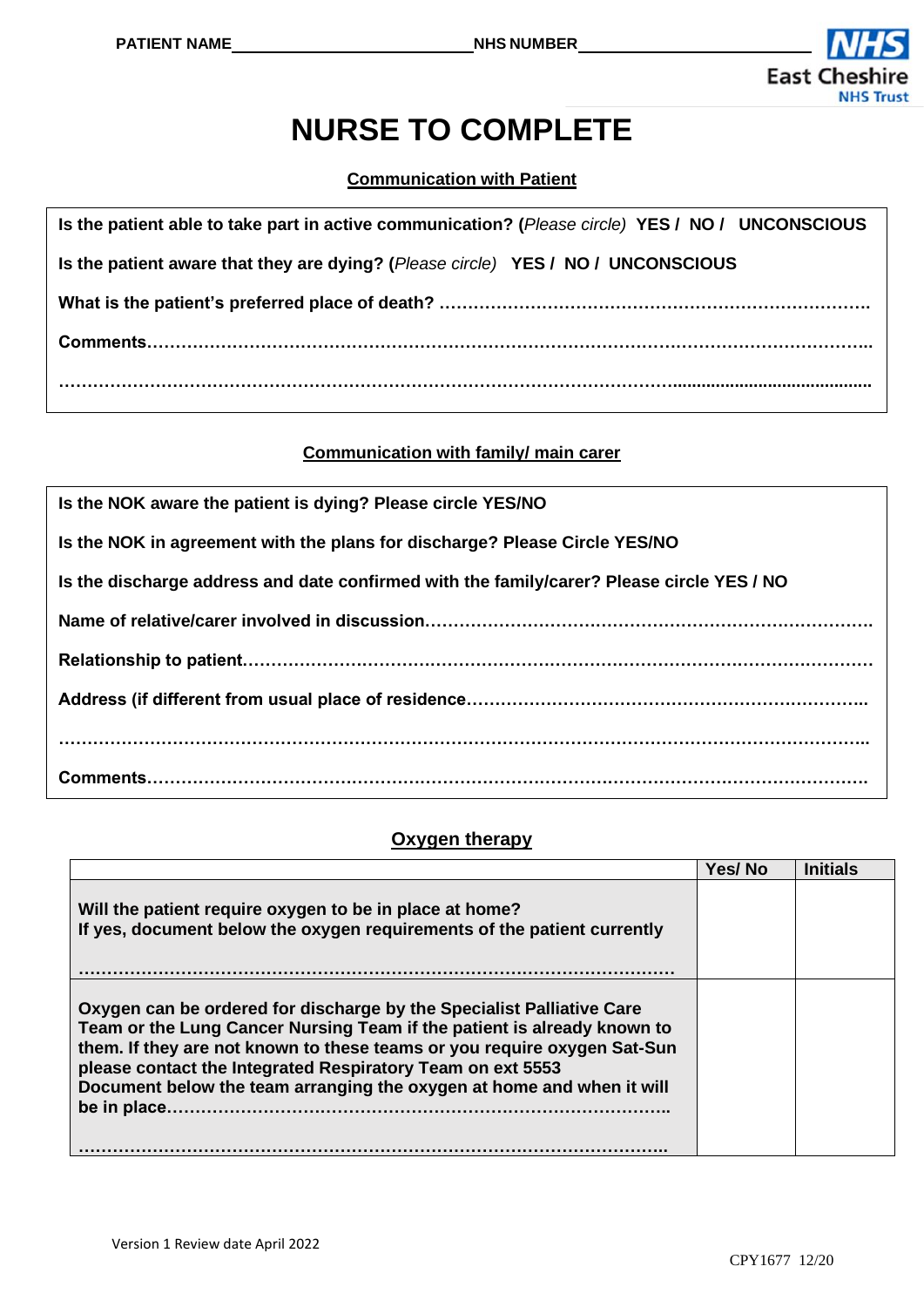

#### **Community Referrals**

|                                                                                                                                                                                                                                                                | Yes/No | <b>Initials</b> |
|----------------------------------------------------------------------------------------------------------------------------------------------------------------------------------------------------------------------------------------------------------------|--------|-----------------|
| District nurse referral completed via Extramed?<br>Telephone contact made to inform district nurses of discharge plans?<br><b>Comments:</b>                                                                                                                    |        |                 |
| Out of hours District Nurses contacted and informed of discharge plans<br>(only if discharge occurs between 5pm-8am M-F. The usual DN team<br>covers Sat & Sun during daytime hours)<br>Tel no. for OOH District Nursing Team 01625 430906<br><b>Comments:</b> |        |                 |
| Referral sent to East Cheshire Hospice @ Home if required (available on<br>www.eastcheshirehospice.org.uk)<br>Tel 01625 664999<br><b>Comments:</b>                                                                                                             |        |                 |
| Is the patient already known to the Specialist Palliative Care Team/Lung<br><b>Cancer Nursing Team or any other Specialist Nursing/Community Matron</b><br>Team?<br>Have they been informed of discharge?<br><b>Comments:</b>                                  |        |                 |
| If not already known are the Specialist Palliative Care Team/Lung Cancer<br>Nursing Team required? Please refer if so<br><b>Comments:</b>                                                                                                                      |        |                 |

#### **Care Package**

|                                                                                                                                                                                 | Yes/No | <b>Initials</b> |
|---------------------------------------------------------------------------------------------------------------------------------------------------------------------------------|--------|-----------------|
| Does the family/carer understand the level of support required?                                                                                                                 |        |                 |
| NB it may be acceptable for a patient to be discharged without a<br>formal care package in the last days of life provided the family/carers<br>are fully aware of patient needs |        |                 |
| Please consider referral to Hospice@Home as needed<br><b>Comments:</b>                                                                                                          |        |                 |
| Has 'Fast Track' Continuing Healthcare (CHC) funding been applied<br>for?                                                                                                       |        |                 |
| Outcome:                                                                                                                                                                        |        |                 |
| Has a care package been arranged or restarted?                                                                                                                                  |        |                 |
|                                                                                                                                                                                 |        |                 |
|                                                                                                                                                                                 |        |                 |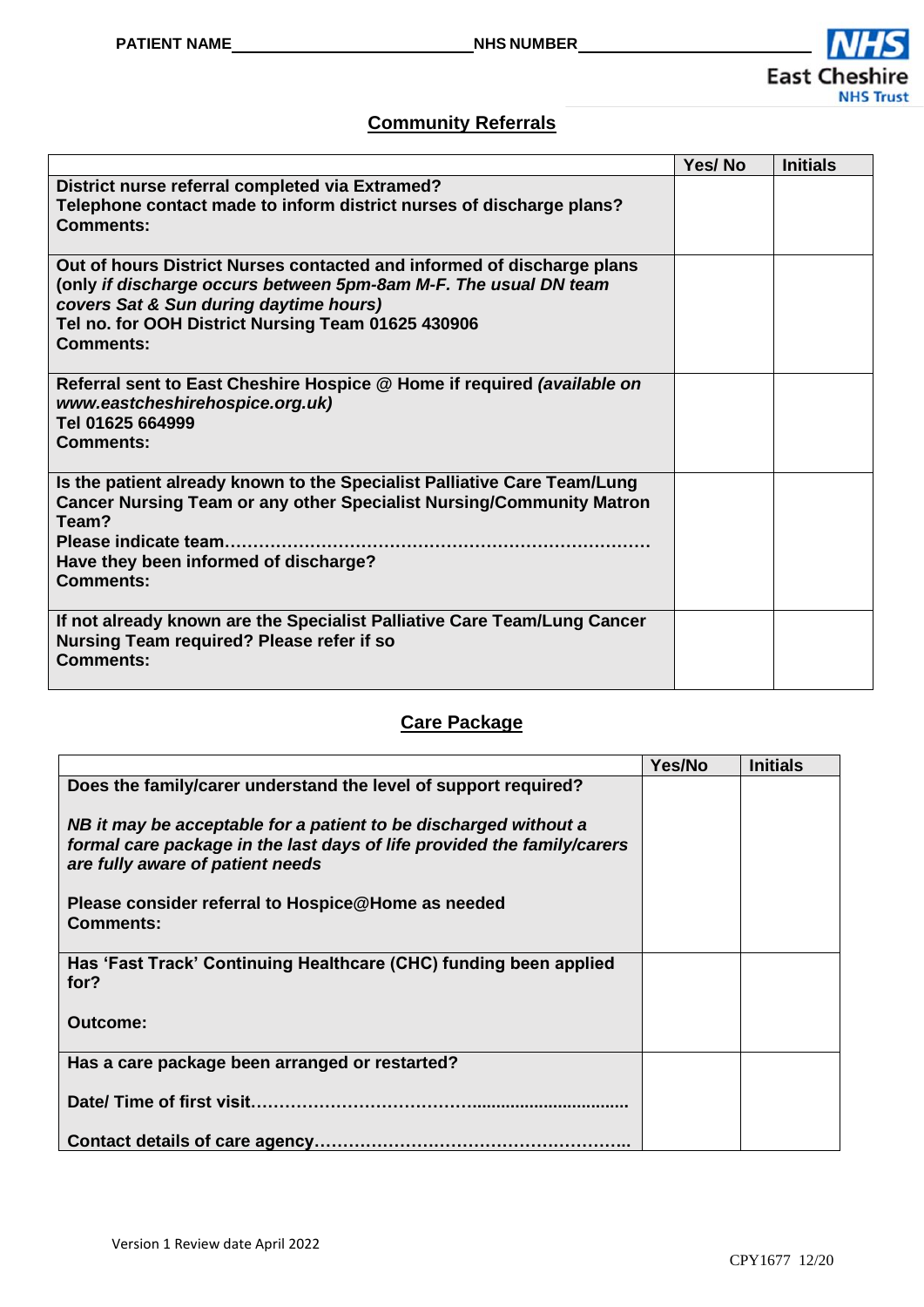

#### **Equipment**

|                                                                                                                                                                   | Yes/No | <b>Initials</b> |
|-------------------------------------------------------------------------------------------------------------------------------------------------------------------|--------|-----------------|
| Does the patient have all the equipment they require for the last few<br>days of life at home?                                                                    |        |                 |
| Minimal equipment may be acceptable in the last few days of life if it<br>enables that patient to be cared for in the place of their choice, if safe<br>to do so. |        |                 |
| Is an OT/ Physiotherapy assessment required?                                                                                                                      |        |                 |
| <b>Equipment required:</b>                                                                                                                                        |        |                 |
| <b>Hospital bed required?</b><br>Order via OT if needed                                                                                                           |        |                 |
| Pressure relieving mattress required?<br>Order via TVN if needed                                                                                                  |        |                 |
| Ward- Please supply the following products for 5 days, if required<br>(Please circle)                                                                             |        |                 |
| <b>Continence pads</b><br><b>Dressings</b><br><b>Catheter supplies</b>                                                                                            |        |                 |
| Other:<br>Stoma bags                                                                                                                                              |        |                 |

#### **Transport**

|                                                                        | Yes/No | <b>Initials</b> |
|------------------------------------------------------------------------|--------|-----------------|
| Have North West Ambulance Service (NWAS) (0151 261 4322) been          |        |                 |
| contacted and informed of need for an ambulance for a patient to be    |        |                 |
| discharged from hospital for end of life care?                         |        |                 |
|                                                                        |        |                 |
|                                                                        |        |                 |
|                                                                        |        |                 |
| Is the property accessible for a stretcher transfer?                   |        |                 |
|                                                                        |        |                 |
| Are there steps up to the property?                                    |        |                 |
| Will the patient be going into a bedroom upstairs?                     |        |                 |
| <b>Comments:</b>                                                       |        |                 |
|                                                                        |        |                 |
| Does any of the family wish to escort the patient in the ambulance? If |        |                 |
| so, are transport aware of this and able to accommodate?               |        |                 |
|                                                                        |        |                 |
| Comments:                                                              |        |                 |
|                                                                        |        |                 |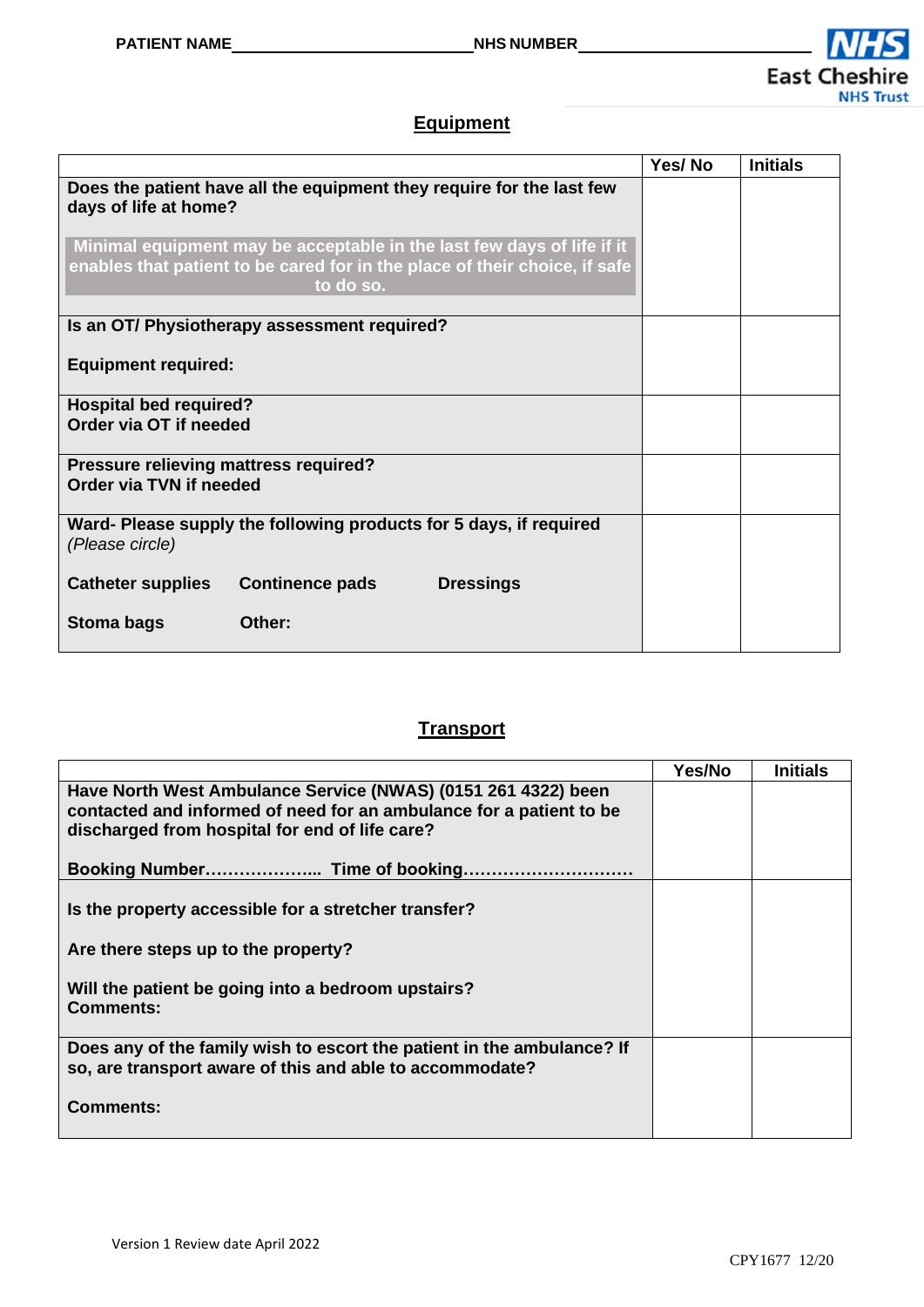

## **PLEASE COMPLETE ON DAY OF DISCHARGE**

|                                                                                                                                                                                                                                                                                                                                                           | Yes/No | <b>Initials</b> |
|-----------------------------------------------------------------------------------------------------------------------------------------------------------------------------------------------------------------------------------------------------------------------------------------------------------------------------------------------------------|--------|-----------------|
| Discharge medications obtained and given to patient or carer.                                                                                                                                                                                                                                                                                             |        |                 |
| Last days of life discharge plan (this document) photocopied and filed<br>in medical notes. Original to accompany patient.                                                                                                                                                                                                                                |        |                 |
| Patient/Carer Information (back page of this document) given to<br>patient or main carer.                                                                                                                                                                                                                                                                 |        |                 |
| uDNACPR form (original copy) to accompany patient.<br>File copy in hospital medical notes.                                                                                                                                                                                                                                                                |        |                 |
| Integrated Discharge Team Informed of Discharge for audit purposes<br>(if not already involved)                                                                                                                                                                                                                                                           |        |                 |
| Does patient have a syringe pump in situ? YES/NO                                                                                                                                                                                                                                                                                                          |        |                 |
|                                                                                                                                                                                                                                                                                                                                                           |        |                 |
|                                                                                                                                                                                                                                                                                                                                                           |        |                 |
| What time does the syringe pump need to be changed by the                                                                                                                                                                                                                                                                                                 |        |                 |
| It is the responsibility of the district nursing teams to return the<br>hospital syringe pump to the medical equipment library at MDGH. It is<br>particularly important that out of area community teams are aware of<br>this - please inform them prior to discharge if the patient resides<br>outside of the East Cheshire locality.<br><b>Comments</b> |        |                 |
| Please ensure that there is at least 75% battery charge available for the<br>pump and that the medication has been renewed prior to discharge                                                                                                                                                                                                             |        |                 |
| Consider administration of PRN medication prior to transfer of the<br>patient to minimise discomfort.<br>If given:                                                                                                                                                                                                                                        |        |                 |
|                                                                                                                                                                                                                                                                                                                                                           |        |                 |
|                                                                                                                                                                                                                                                                                                                                                           |        |                 |
|                                                                                                                                                                                                                                                                                                                                                           |        |                 |
|                                                                                                                                                                                                                                                                                                                                                           |        |                 |

#### **Date / Time of discharge:**

**Discharging Healthcare professional**:

Name: Signature:

Role: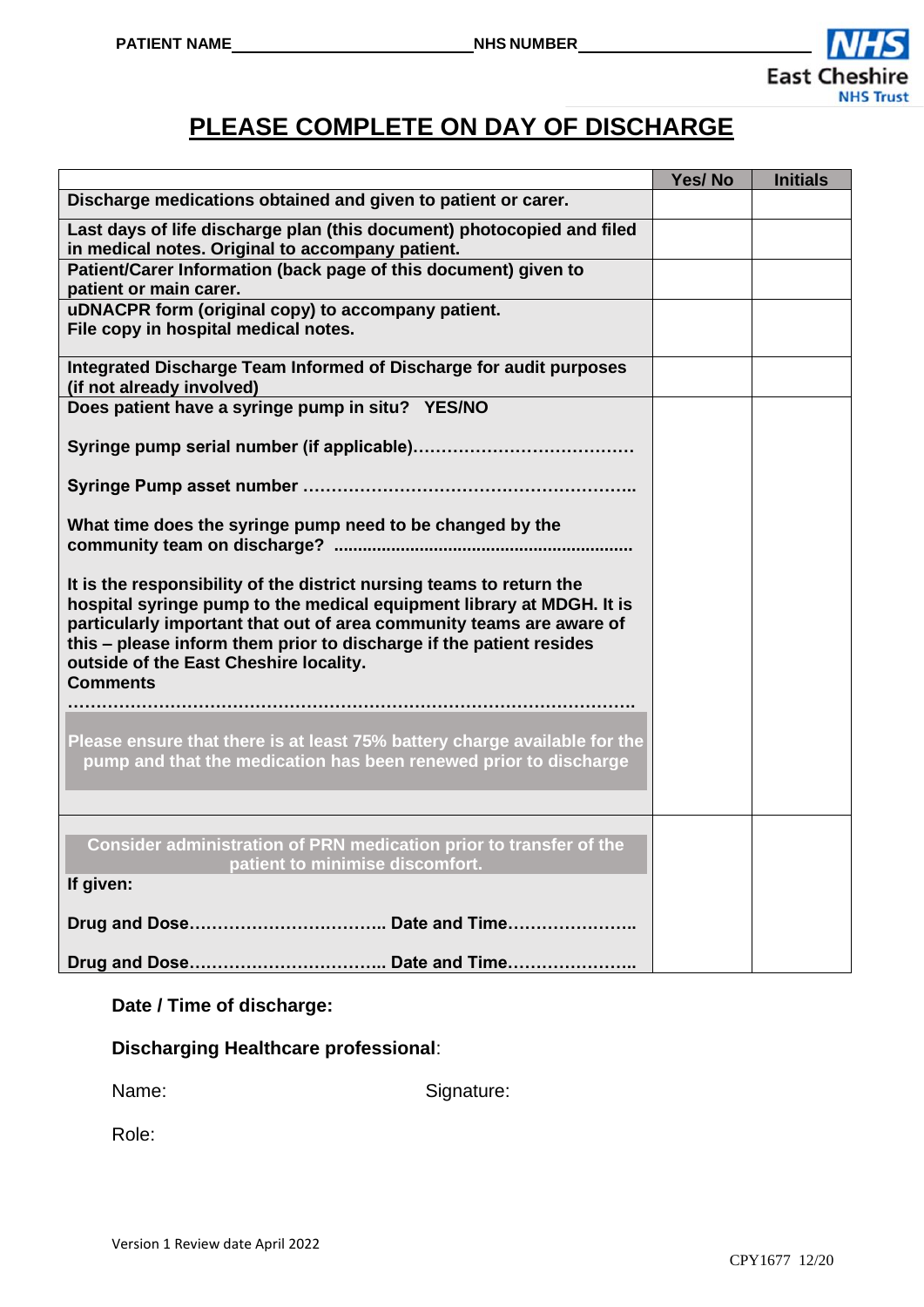

| Organisation                                                                    | <b>Contact Details</b>                                                                                          |
|---------------------------------------------------------------------------------|-----------------------------------------------------------------------------------------------------------------|
| North West Ambulance Service (NWAS)                                             | Tel: 0151 2614322<br>(Remember to state that the patient is for a<br>rapid discharge home for end of life care) |
| Carers Trust for 4 all                                                          | Tel: 0333 323 1990<br>cheshireeast@carerstrust4all.org.uk                                                       |
| Macmillan Specialist Palliative Care Team<br>(Mon-Fri 9am-5pm)                  | Tel: 01625 66(3177)<br><b>Bleep: 1004</b><br>ecn-tr.palliativecareteam@nhs.net                                  |
| Macmillan Lung Cancer Clinical Nurse<br><b>Specialists</b><br>(Mon-Fri 9am-5pm) | Tel: 01625 66(1997)<br><b>Bleep: 9602</b><br>ecn-tr.macmillanlungcancernurses@nhs.net                           |
| Macmillan Pharmacy Team                                                         | Tel: 01625 66(1183)<br><b>Bleep: 4013</b>                                                                       |
| Integrated Discharge Team<br>(Mon-Fri 8.30-4.30pm)                              | Tel: 01625 66(1459)<br><b>Bleep: 3524</b><br>ecn-tr.integrateddischargeteam@nhs.net                             |
| <b>Integrated Respiratory Team</b>                                              | Tel 01625 66(5553)                                                                                              |
| <b>District Nurse Evening and Night Service</b>                                 | Tel: 01625 430906                                                                                               |
| Out of Hours GP                                                                 | Via switchboard $-0$<br>Or NHS 111 (if outside hospital)                                                        |
| East Cheshire Hospice 24 hour advice line                                       | Tel: 01625 666999                                                                                               |
| East Cheshire Hospice@Home                                                      | Tel 01625 664999                                                                                                |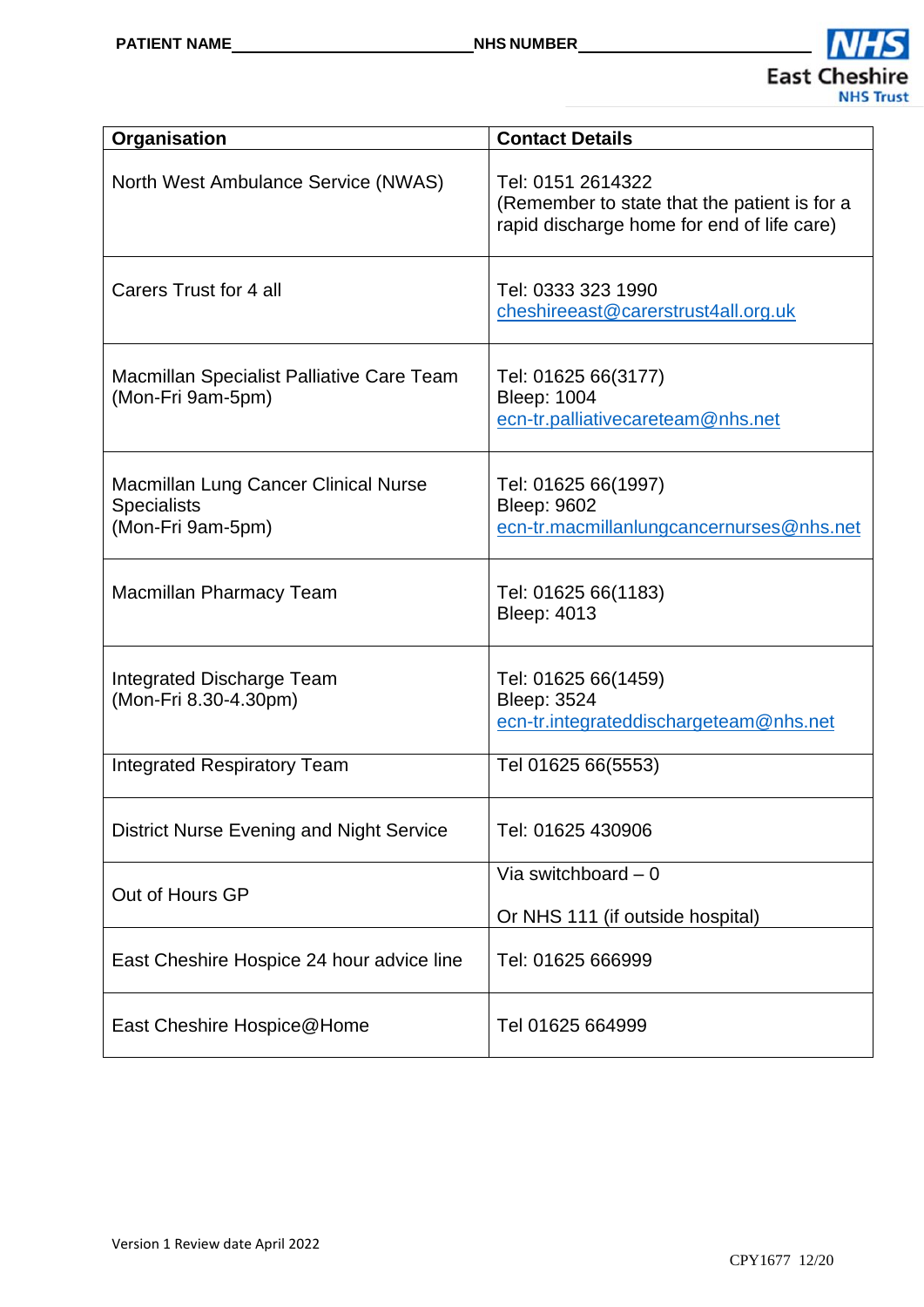

## **Information for Patients/Carers About a Discharge in the Last Days of Life**

You will have had a discussion with your health care team that you or someone close to you is felt to be nearing the end of their life.

For many people it is important that they have the opportunity to spend those last days in a place where they feel most comfortable, this may be their own home or a care home. For this reason, plans have been put in place to allow you or the person close to you to spend those last days out of hospital.

The ward team will have spoken to you about the care, equipment and medication that you or the person close to you needs to make this time as safe and as comfortable as possible.

In order to care for somebody at home in the last days of their life a number of different health care teams are often involved. On the next page is a list of the teams (with contact details) that may be involved in caring for you or the person close to you. If there is no contact telephone number provided please check with your ward team – it may be that this team is not involved at present.

If care is taking place at home and you require help or support, the *usual first contact would be the district nursing team*. The district nurses should also be your first contact at the time when the person close to you dies. You don't need to call an emergency ambulance at this time. The district nurses can help and advise you on next steps.

If there is anything about the discharge from hospital that you feel unsure about or would like more information about, please ask your ward team before discharge takes place.